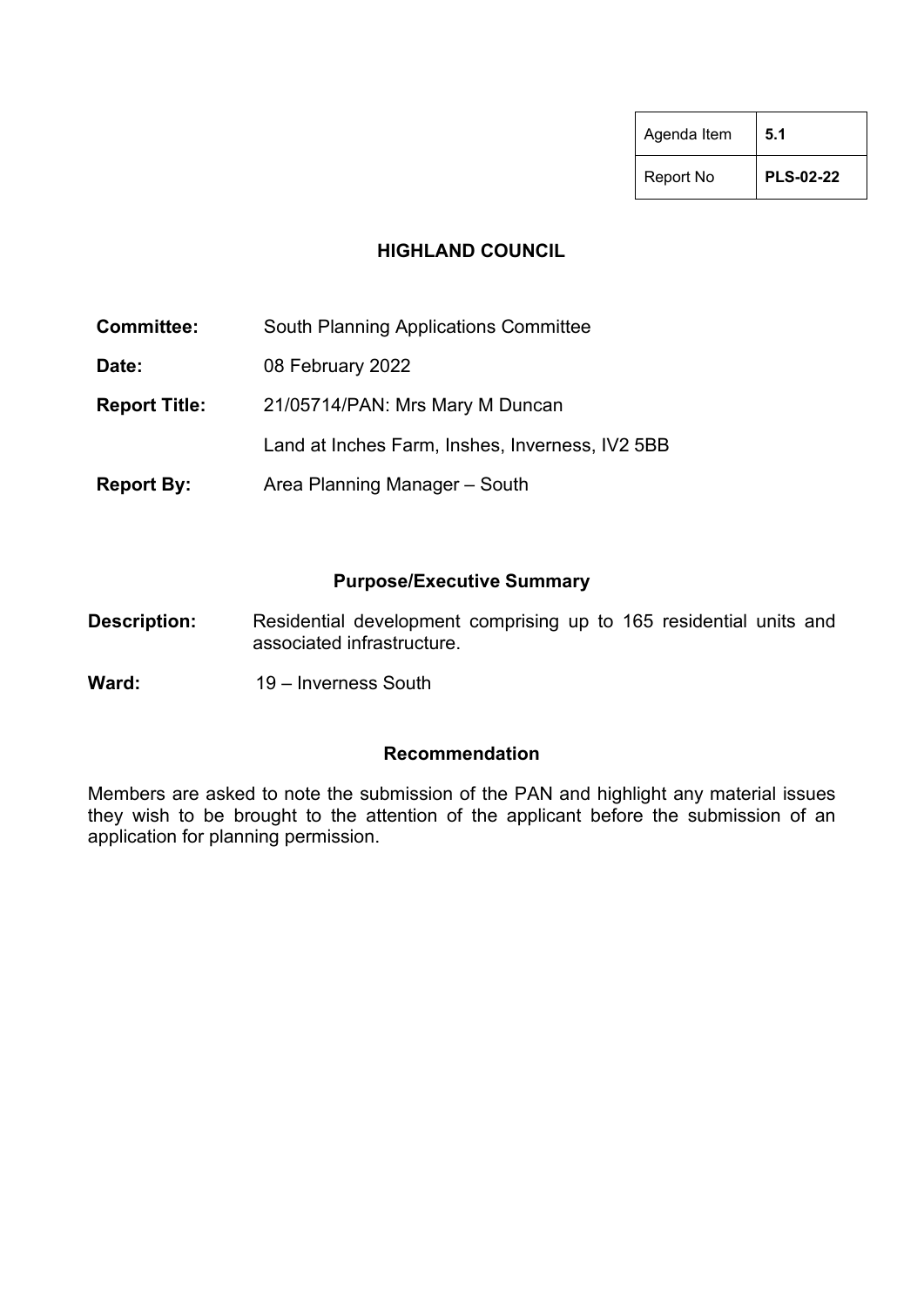## **1.0 BACKGROUND**

- 1.1 This report informs the Planning Applications Committee of the submission of the attached Proposal of Application Notice (PAN).
- 1.2 The submission of the PAN accords with the provisions of the Planning etc. (Scotland) Act 2006 and was made valid on 13 December 2021. The PAN is a statutory requirement for planning applications for major or national developments and must be lodged at least 12 weeks prior to the submission of a planning application. Members are asked to note this may form the basis of a subsequent planning application.
- 1.3 The submitted information attached includes:
	- Proposal of Application Notice (Application Form)
	- Location Plan
- 1.4 In line with Covid-19 public health advice and temporary modifications made to the Town and Country Planning (Development Management Procedure) (Scotland) Regulations 2013, the prospective developer proposes to undertake an online public consultation. Virtual events will allow members of the public to engage in live discussion. Two events are due to take place on:
	- Event 1 03 February 2022, 1400 1600hrs; and
	- Event 2 24 February 2022, 1400 1600hrs.
- 1.5 The virtual event webpage details are to be circulated to the Planning Authority ahead of the first event taking place.
- 1.6 The consultation will be publicised and advertised in accordance with the appropriate statutory requirements with adverts to be placed within the Inverness Courier. An invitation maildrop will also be undertaken by the applicant to make people aware of the proposed development. The catchment for its distribution has been agreed with the Planning Authority and will cover a 500m radius from the site boundary. Details of all notified parties are contained and appended to the PAN form, and include the Inshes and Milton of Leys Community Council and Inverness South ward Councillors. Additionally, the Planning Authority has requested that the local MSP and MP are also notified.
- 1.7 The forthcoming application will be accompanied by a Pre-Application Consultation (PAC) report explaining the consultation undertaken, feedback received, and any resultant amendments made to the planning application.

## **2.0 DESCRIPTION OF PROPOSED DEVELOPMENT**

- 2.1 The PAN provides notice of the developer's intention to submit a planning application classified as a major development. The prospective residential development comprises 165 housing units in a mix of house types with associated residential streets, landscaping, and infrastructure.
- 2.2 The prospective applicant is yet to obtain pre-application advice from the Planning Authority in respect of the proposal but has made enquires to do so.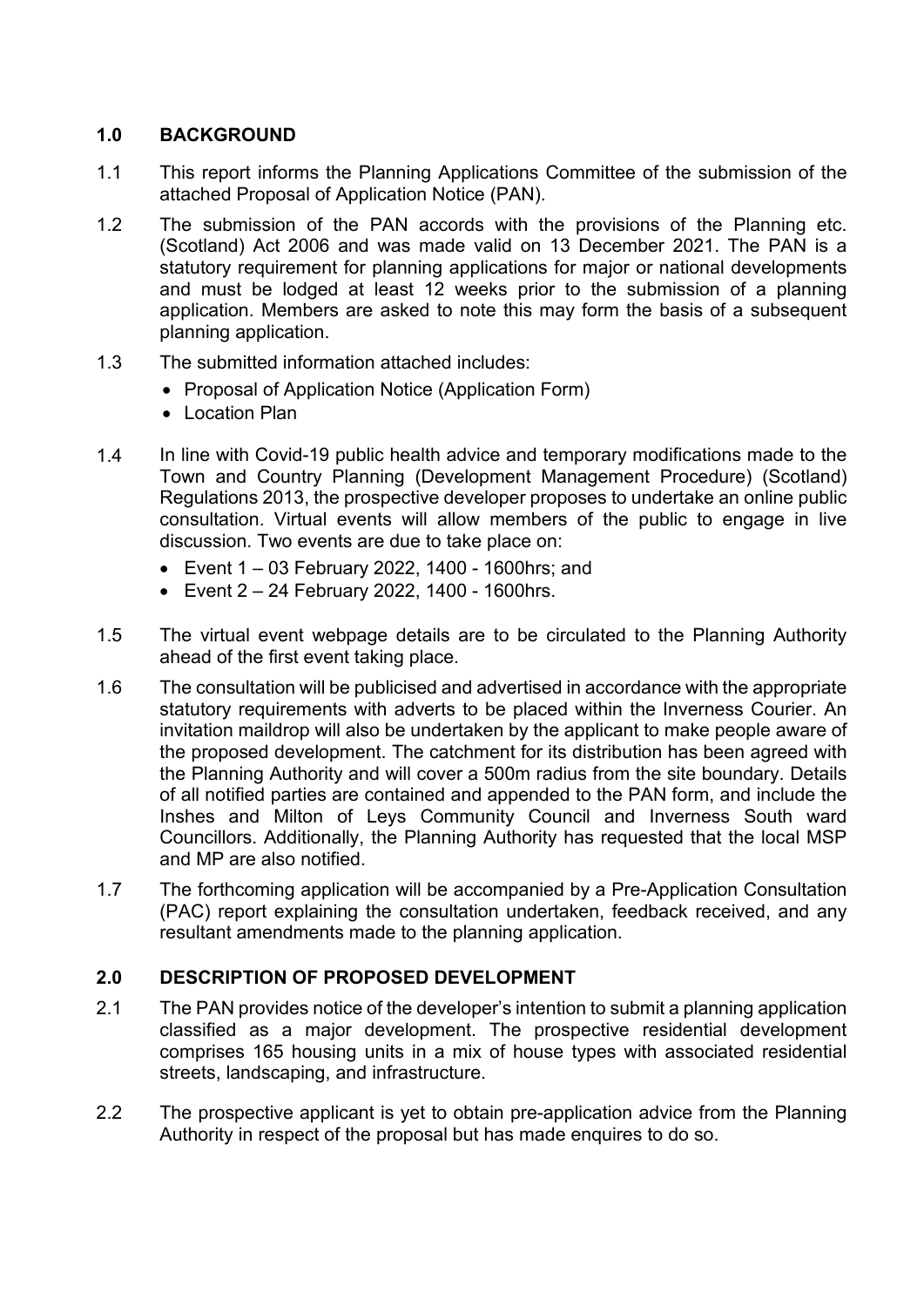## **3.0 SITE DESCRIPTION**

- 3.1 The proposed application boundary comprises around 9.76 ha of predominantly undeveloped arable agricultural land within the southern area of Inverness at Wester Inshes Farm located near Milton of Leys. The site falls within the Settlement Development Area of Inverness with the northern half of this site, 4.8ha, being allocated for residential development (Inner Moray Firth Local Development Plan allocation IN46) with the rest of the site being neither allocated nor safeguarded from development**.**
- 3.2 The site is bound to the north and south by residential development. The sites eastern boundary is defined by the Dell of Inshes Road, agricultural land, cleared forestry and a small watercourse. To the west lies mature woodland and watercourse forming part of Inshes Park. The current site access is via the Dell of Inshes Road.
- 3.3 The site is not located within or close to any natural or built heritage designation, however, the adjacent woodland appears on the ancient woodland inventory, described as long establish woodland of plantation origin. The woodland adjacent to the existing site access road to the north east of the site boundary also forms part of the Wester Inshes Tree Protection Order. There is also one historic environment record located within the residential development adjacent to the south west corner of the site.
- 3.4 The topography of the site is generally gently sloping from south to north. The site itself is free from flood risk however there are two adjacent watercourses running north to south in parallel to the site that are at risk of surface water flooding based on the indicative flood risk mapping provided by SEPA. The site lies within Rolling Farmland and Woodland Landscape Character Area as identified by NatureScot.

## **4.0 DEVELOPMENT PLAN**

The following policies are relevant to the assessment of the proposal:

## **Highland Wide Local Development Plan (2012)**

- 4.1 28 Sustainable Design
	- 29 Design Quality & Place-making
	- 30 Physical Constrains
	- 31 Developer Contributions
	- 32 Affordable Housing
	- 34 Settlement Development Areas
	- 51 Trees and Development
	- 55 Peat and Soils
	- 56 Travel
	- 57 Natural, Built & Cultural Heritage
	- 58 Protected Species
	- 59 Other Important Species
	- 60 Other Important Habitats
	- 61 Landscape
	- 63 Water Environment
	- 64 Flood Risk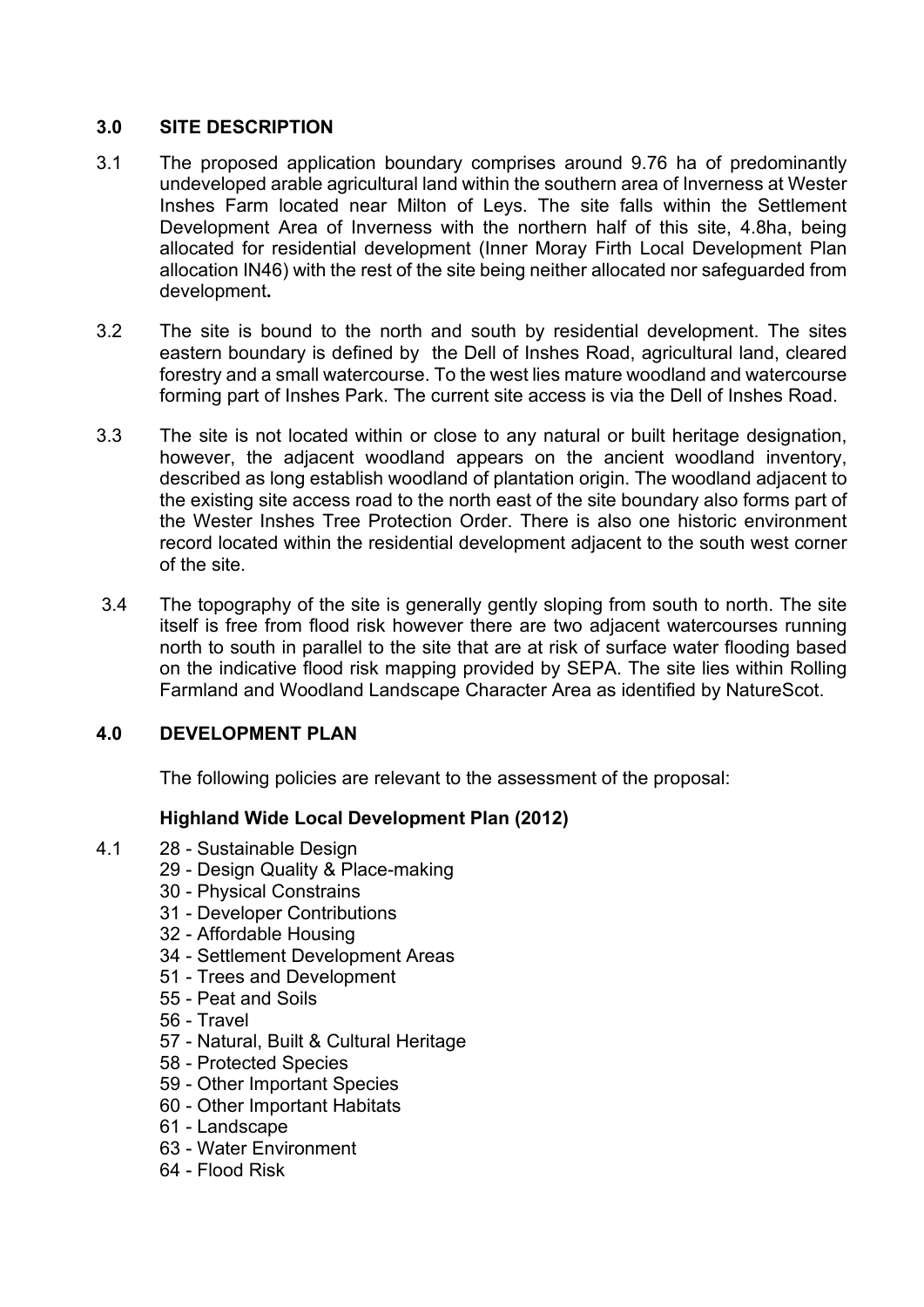- 65 Waste Water Treatment
- 66 Surface Water Drainage
- 70 Waste Management Facilities
- 72 Pollution
- 74 Green Networks
- 75 Open Space
- 77 Public Access

#### **Inner Moray Firth Local Development Plan (2015)**

- 4.2 The northern part of the site comprises Inner Moray Firth Local Development Plan (IMFLDP) allocation IN46: Wester Inshes Farm (south) which allocates the land for residential development. The plan identifies an indicative site capacity of 95 homes with the developer requirements identifying the need for a Flood Risk Assessment to be undertaken and for the development to accord with the Inshes to Milton of Leys Development Brief.
- 4.3 The remaining area of the site, measuring around 5ha, extends beyond the site allocation to the south. This area is neither allocated nor safeguarded for development and falls within the Inverness Settlement Development Boundary. Development in this location therefore requires to be assessed against the policies contained within the HwLDP and principally HwLDP Policies 34 Settlement Development Area and 28 Sustainable Design.
- 4.4 The IMFLDP is currently under review. Main Issues Report consultation has been undertaken. The MIR identifies the extent of the existing allocation of the Wester Inshes Farm South (MIR site reference IN55), as 'Alternative site' where development is being supported for residential use should other preferred sites prove not to provide an effective housing land supply. The remainder of the site falls within the MIR Settlement Development Area.
- 4.5 The Council has been working through the IMFLDP MIR issues and key decisions have recently been made by its committees on the content for the Proposed Plan, which is expected to be published in March 2022. As reported to the 18 November 2021 City of Inverness Area Committee and the 2 December 2021 Economic and Infrastructure Committee, it is intended that the IMFLDP Proposed Plan continues to allocate the northern half of the site for housing, however it is anticipated that the Settlement Development Area boundary is to be drawn inwards to exclude the southern half of the site. Should this materialise, development proposed in this southern area would not benefit from any support under HwLDP Policy 34, but instead be assessed against HwLDP 35 Housing in the Countryside (Hinterland Areas).

## **Highland Council Supplementary Guidance**

- 4.6 Inshes and Milton of Leys Development Brief (Mar 2004 non statutory planning guidance)
	- Construction Environmental Management Process for Large Scale Projects (Aug 2010 – non statutory planning guidance)
	- Developer Contributions (Nov 2018)
	- Flood Risk and Drainage Impact Assessment (Jan 2013)
	- Green Networks (Jan 2013)
	- Highland Historic Environment Strategy (Jan 2013)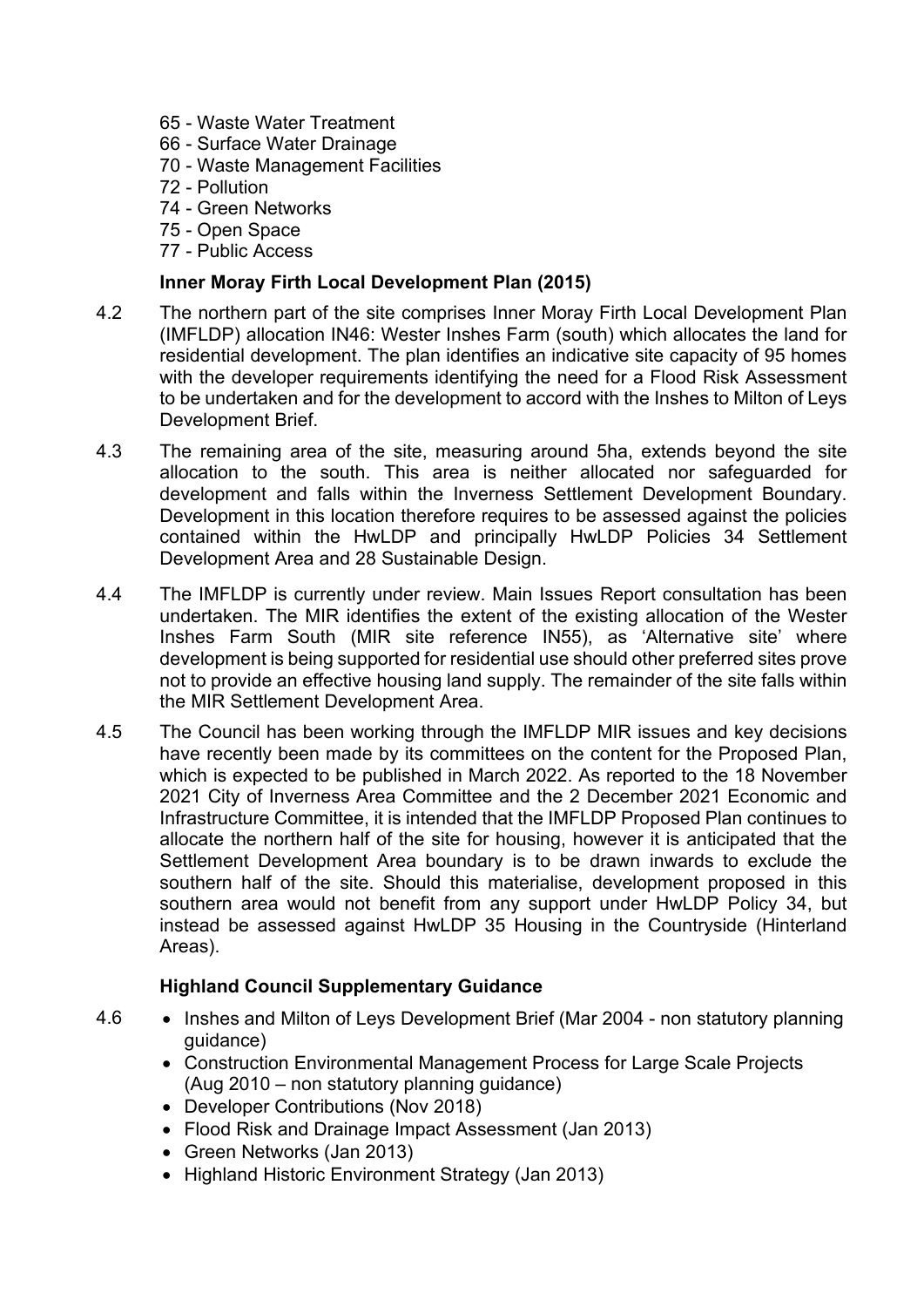- Highland's Statutorily Protected Species (Mar 2013)
- Managing Waste in New Developments (Mar 2013)
- Open Space in New Residential Developments (Jan 2013)
- Physical Constraints (Mar 2013)
- Public Art Strategy (Mar 2013)
- Roads and Transport Guidelines for New Developments (May 2013)
- Standards for Archaeological Work (Mar 2012)
- Sustainable Design Guide (Jan 2013)
- Trees, Woodlands and Development (Jan 2013)

# **Scottish Government Policy and Other Guidance**

- 4.7 Scottish Planning Policy (Jun 2014)
	- National Planning Framework 3, NPF3 (Jun 2014) and consultative draft NPF4 (Nov 2021)
	- Energy Efficient Scotland Route Map (May 2018)
	- Scotland's Energy Strategy Position Statement (Mar 2021)
	- Historic Environment Policy for Scotland (Apr 2019)
	- PAN 1/2011 Planning and Noise (Mar 2011)
	- PAN 60 Planning for Natural Heritage (Jan 2008)
	- PAN 61 Sustainable Drainage Systems (Jul 2001)
	- PAN 68 Design Statements (Aug 2003)
	- PAN 75 Planning for Transport (Aug 2005)
	- PAN 77 Designing for Safer Places (Mar 2006)

# **5.0 POTENTIAL MATERIAL PLANNING CONSIDERATIONS**

- 5.1 a) Development Plan and Other Planning Policy;
	- b) Planning History;
	- c) Design and Layout (including Landscape and Visual Impact);
	- d) Open Space and Landscaping;
	- e) Roads, Access and Parking;
	- f) Impact on Infrastructure (including education);
	- g) Natural Heritage (including protected species, ornithology and trees);
	- h) Built and Cultural Heritage;
	- i) Water Environment, Flood Risk and Drainage;
	- j) Amenity Impacts (including during construction); and
	- k) Any Other Material Considerations Raised within Representations.

## **6.0 CONCLUSION**

6.1 The report presents the information submitted to date as part of the PAN. Summarised are the policy considerations against which any future planning application will be considered as well as the potential material planning considerations and key issues based on the information available to date. The list is not exhaustive and further matters may arise as and when a planning application is received and in the light of public representations and consultation responses.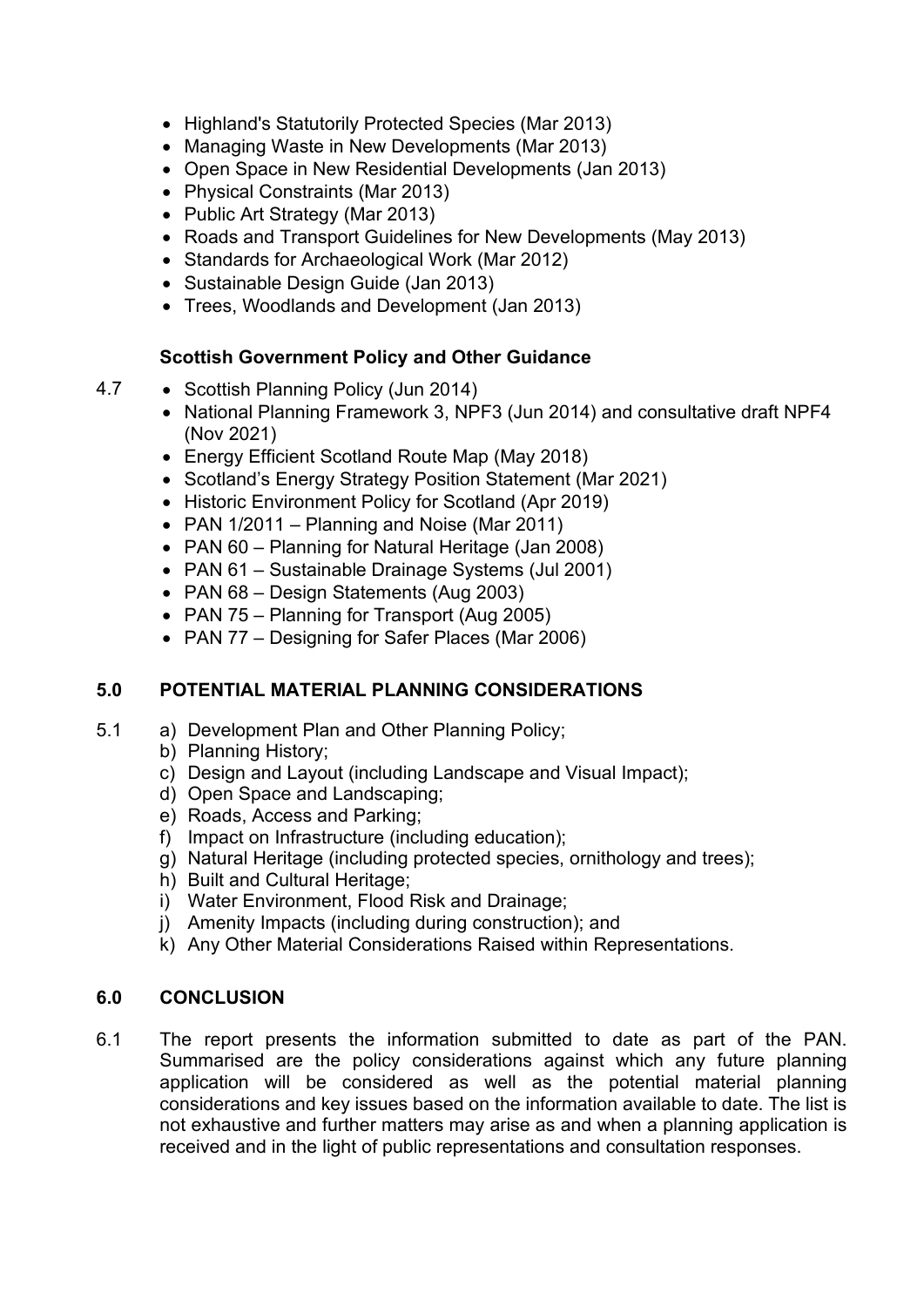#### **7.0 IMPLICATIONS**

7.1 Not applicable.

## **8.0 RECOMMENDATION**

8.1 It is recommended the Committee notes the submission of the PAN and advises of any material issues it wishes to be brought to the applicant's attention.

| Signature:             | David Mudie                                                          |
|------------------------|----------------------------------------------------------------------|
| Designation:           | Area Planning Manager – South                                        |
| Author:                | Peter Wheelan                                                        |
|                        | Background Papers: Documents referred to in report and in case file. |
| <b>Relevant Plans:</b> | Plan 1 – Proposal of Application Notice                              |

Plan 2 – Location Plan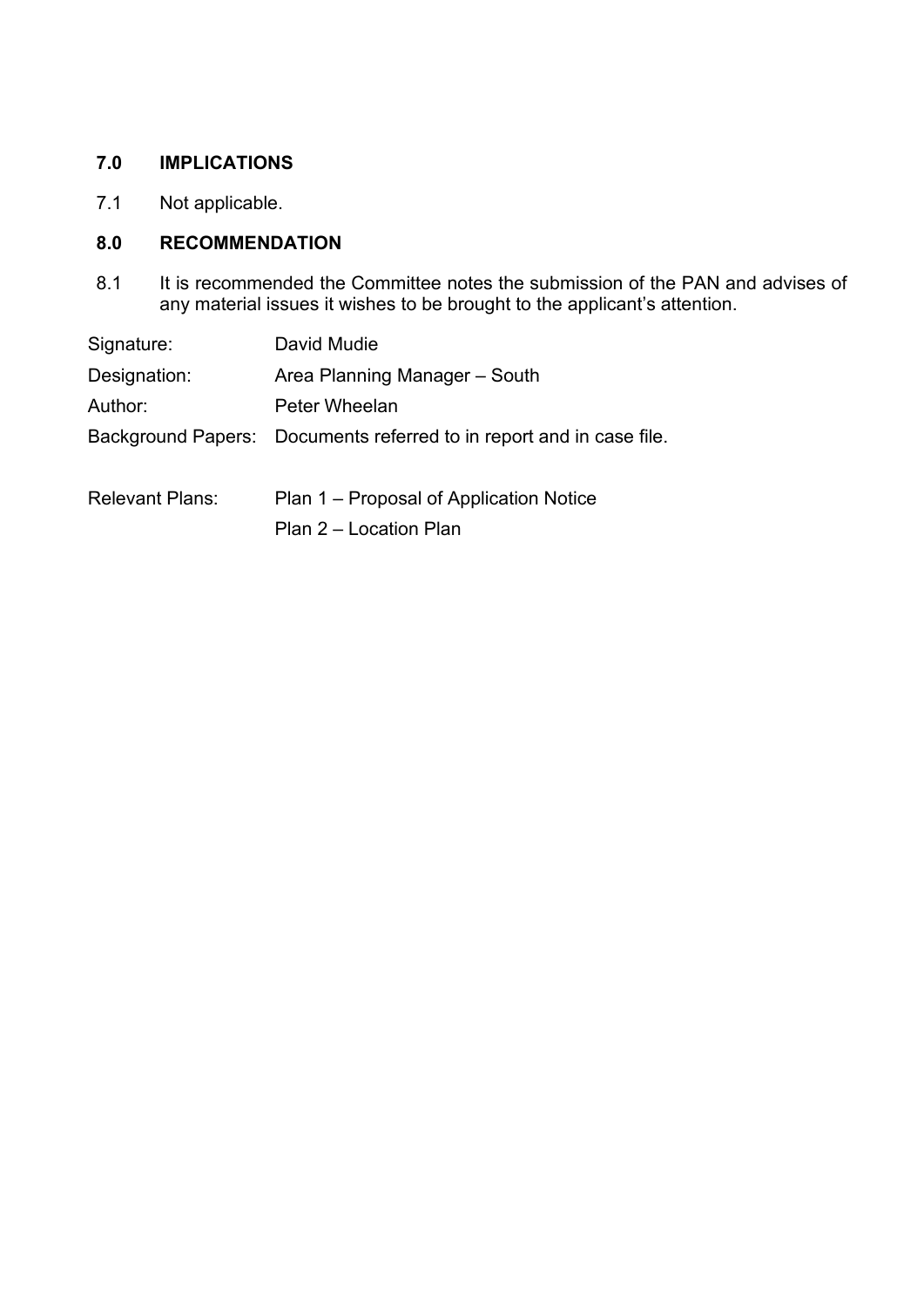

The Town and Country Planning (Scotland) Act 1997 as amended by the Planning Etc. (Scotland) Act 2006 Town and Country Planning (Development Management Procedure) (Scotland) Regulations 2008

**The Council will respond within 21 days of receiving the Notice. It will advise whether the proposed Pre-application Consultation is satisfactory or if additional notification and consultation above the statutory minimum is required. Please note that a planning application for this proposed development cannot be submitted less than 12 weeks from the date the Proposal of Application Notice is received by the Council and without the statutory consultation requirements having been undertaken. The planning application must be accompanied by a Pre-application consultation report.** 

| Applicant: Mrs Mary M Duncan<br>& Upland Development Ltd | Agent: Norr Architects<br>Address: 5 Longman Road<br><b>Inverness IV2 3NT</b> |
|----------------------------------------------------------|-------------------------------------------------------------------------------|
| Address: per agent<br>Phone<br>E-mail: per agent         | Phone: 01463 729 307<br>E-mail: bruce.wright@norr.com                         |
|                                                          |                                                                               |

#### **Address or Location of Proposed Development**

Please state the postal address of the prospective development site. If there is no postal address, please describe its location. Please outline the site in red on a base plan to a recognised metric scale and attach it to this completed Notice

**Land at Inches Farm, Inshes, Inverness. IV2 5BB** 

#### **Description of Development**

Please include detail where appropriate  $-$  eg the number of residential units; the gross floorspace in m of any buildings not for residential use; the capacity of any electricity generation or waste management facility; and the length of any infrastructure project. Please attach any additional supporting information.

**Proposed residential development comprising a mix of house types with associated residential streets, landscaping, and infrastructure. The development is intended to deliver 165 houses.** 

**Site Area = 9.76 hectares** 

**Site identified as IN46 in the adopted Inner Moray Firth Local Development Plan 2015, and the Inshes & Milton of Leys Development Plan** 

#### **Pre-application Screening Notice**

Has a Screening Opinion been issued on the need for a Proposal of Application notice by the Highland Council in respect of the proposed development?

If yes, please provide a copy of this Opinion.

Yes/No **NO**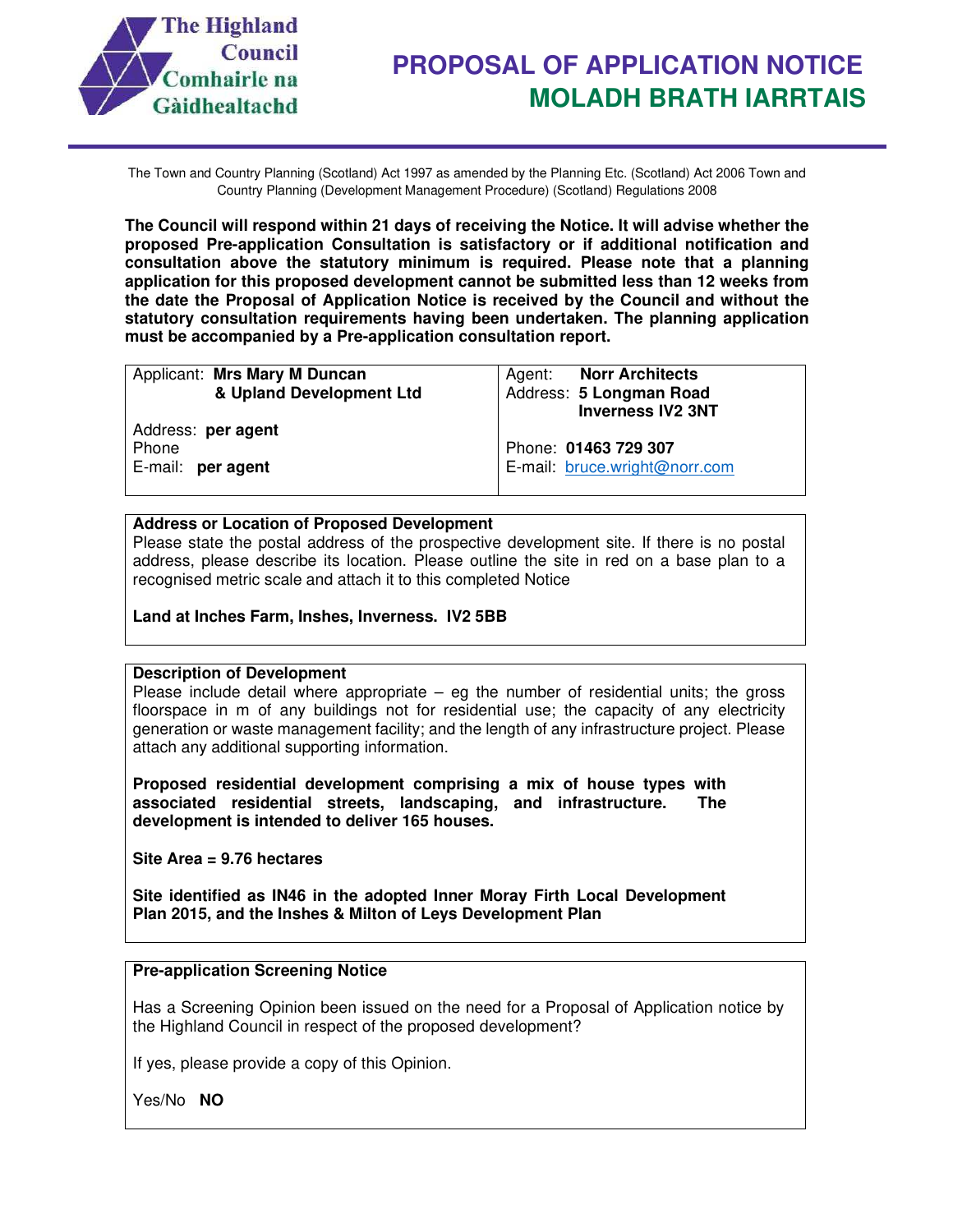Community Consultation [See checklist of Statutory minimum consultation attached] State which other parties have received a copy of this Proposal of Application Notice. Community Council/s **Date Notice Served Date Notice Served Inshes & Milton of Leys Community Council 13/12/2021**  Names/details of any other parties **Date Notice Served** Date Notice Served **Councilor Carolyn Caddick 13/12/2021 Councilor Andrew Jarvie 13/12/2021 Councilor Ken Gowans 13/12/2021 Councilor Duncan Macpherson 13/12/2021** 

Please give details of proposed consultation Proposed public event The Venue Controller and time Date and time **Virtual Event 1 – Date: Thursday 3rd February 2022, 2 - 4pm Presentation and Q&A with architects, held via Microsoft TEAM / Zoom or similar Virtual Event 2 – Date: Thursday 24th February 2022, 2 - 4pm Presentation and Q&A with architects, held via Microsoft TEAM / Zoom or similar Website & Online Comments (web address TBC); All plans etc will be made available on a dedicated website with a feedback / comments form; details of virtual events; and contact details of architects. – Date: on or around Friday 21st January & remaining line until Friday 4th March 2022** Newspaper Advert – **Inverness Courier** Advert date: **Friday 21st January 2022** Details of any other consultation methods (date, time and with whom) **Leaflet drops to immediate neighbors (500m radius of site), with details of virtual events; dedicated website; and contact details of architects (for people unable to access virtual event / website, to find out more about the proposal, and to provide feedback) - Date: on or around Friday 21st January**

Signed ………**Bruce Wright** ………….. Date……………**13/12/21**……………….